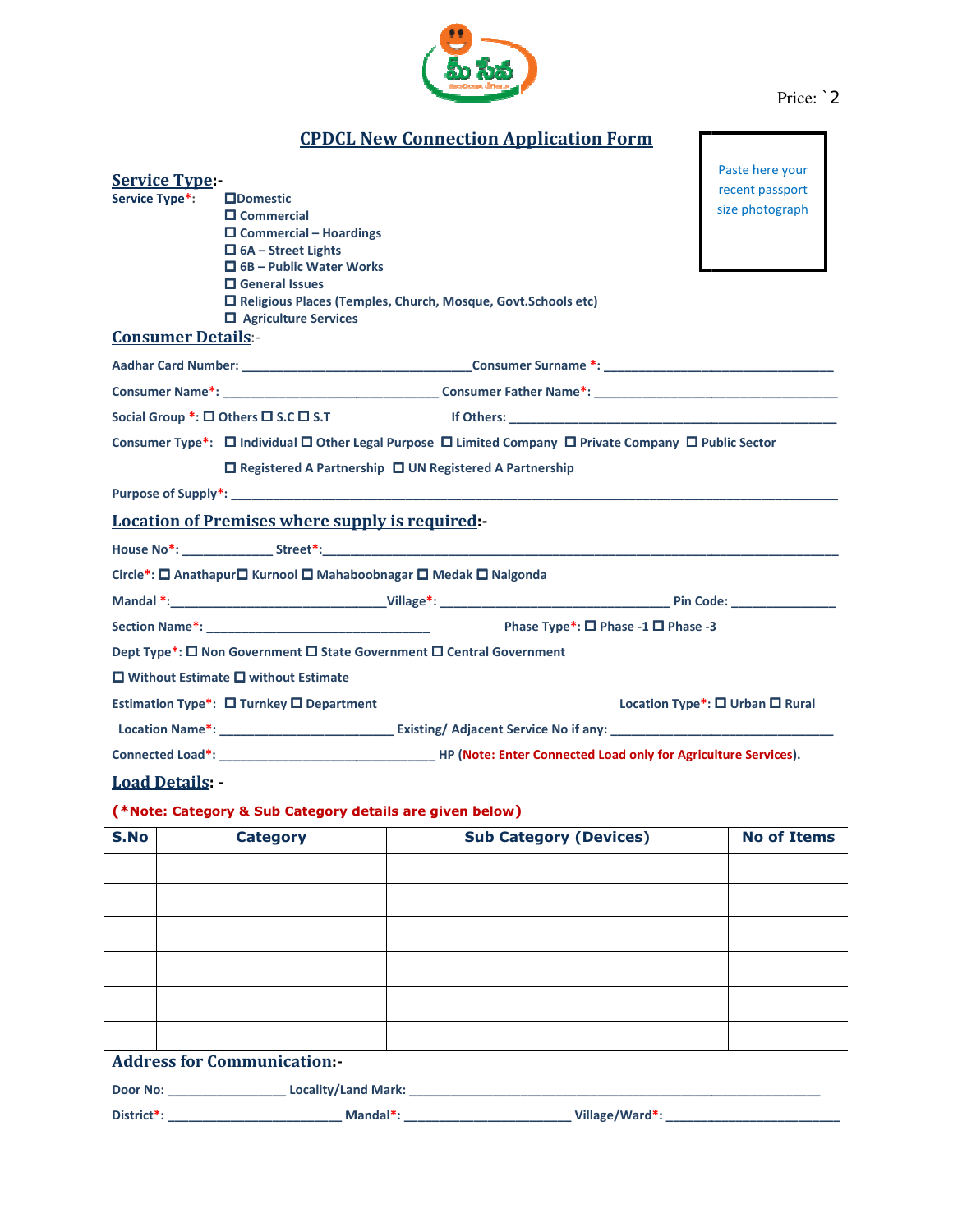

| <b>Pin Code:</b>       | <b>Mobile Number*:</b> | <b>Email ID:</b> |
|------------------------|------------------------|------------------|
| <b>Ration Card No:</b> |                        |                  |

## Informant Details:-

| <b>Informant Details:-</b>                                                                                                   |                      |
|------------------------------------------------------------------------------------------------------------------------------|----------------------|
|                                                                                                                              | Informant Relation*: |
| Proof Document: $\Box$ Gift Deed Copy $\Box$ Indemnity Bond Copy $\Box$ Owner ship certificate $\Box$ Sale Deed Copy         |                      |
| ID Proof*: $\Box$ Aadhar card copy $\Box$ Driving Licence $\Box$ Electoral copy $\Box$ Pan Card copy $\Box$ Ration card copy |                      |
| Delivery Type <sup>*</sup> : □ Manual                                                                                        |                      |
| <b>Document List: - (NOTE: All Upload Documents are in PDF format only and All Documents Size must not exceed 3MB)</b>       |                      |
| □Application Form <sup>*</sup>                                                                                               |                      |
| $\square$ ID Proof *                                                                                                         |                      |
| □Caste Certificate (Mandatory if SC/ST) *                                                                                    |                      |
| <b>OWner Ship Certificate/Sale Deed/Gift Deed (Selected Proof Document) *</b>                                                |                      |
| <b>IMunicipality/Gram panchayat Permission Letter*</b>                                                                       |                      |
| □Photo* (In .JPG Format Only)                                                                                                |                      |
| □Wiring Certificate*                                                                                                         |                      |

## Applicant's Signature Applicant's

## Category Category – Device - Load Details

| <b>Category</b> | <b>Devices(Sub Category)</b>              | Load(Wattage) |
|-----------------|-------------------------------------------|---------------|
| <b>Cooling</b>  | Normal ceiling 48'-80W                    | 80W           |
|                 | Ceiling Fan With Electronic Regulator-68W | 68W           |
|                 | 5 Star Rated Ceiling Fan-66W              | 66W           |
|                 | 5 Star Rated Refregerator-180W            | 180W          |
|                 | 3 Star Rated Refregerator-210W            | 210W          |
|                 | 5 Star Rated AC-1690W                     | 1690W         |
|                 | 3 Star Rated AC-1886W                     | 1886W         |
|                 | Refregerator-230 Ltrs-300W                | 300W          |
|                 | Air conditioner-1.5 Ton-2400W             | 2400W         |
| <b>Heating</b>  | Immersion rod-2000W                       | 2000W         |
|                 | Normal Gyser (15 Ltrs)                    | 1600W         |
|                 | 5 Star Rated Gyser                        | 1280W         |
|                 | Change Setting 60deg-50deg                | 1312W         |
|                 | Relocate Switch to Inside & planned usage | 1520W         |
|                 | Electric Iron-480W                        | 480W          |
|                 | <b>Star-Electric Iron</b>                 | 384W          |
|                 | Normal Electric Oven-500W                 | 500W          |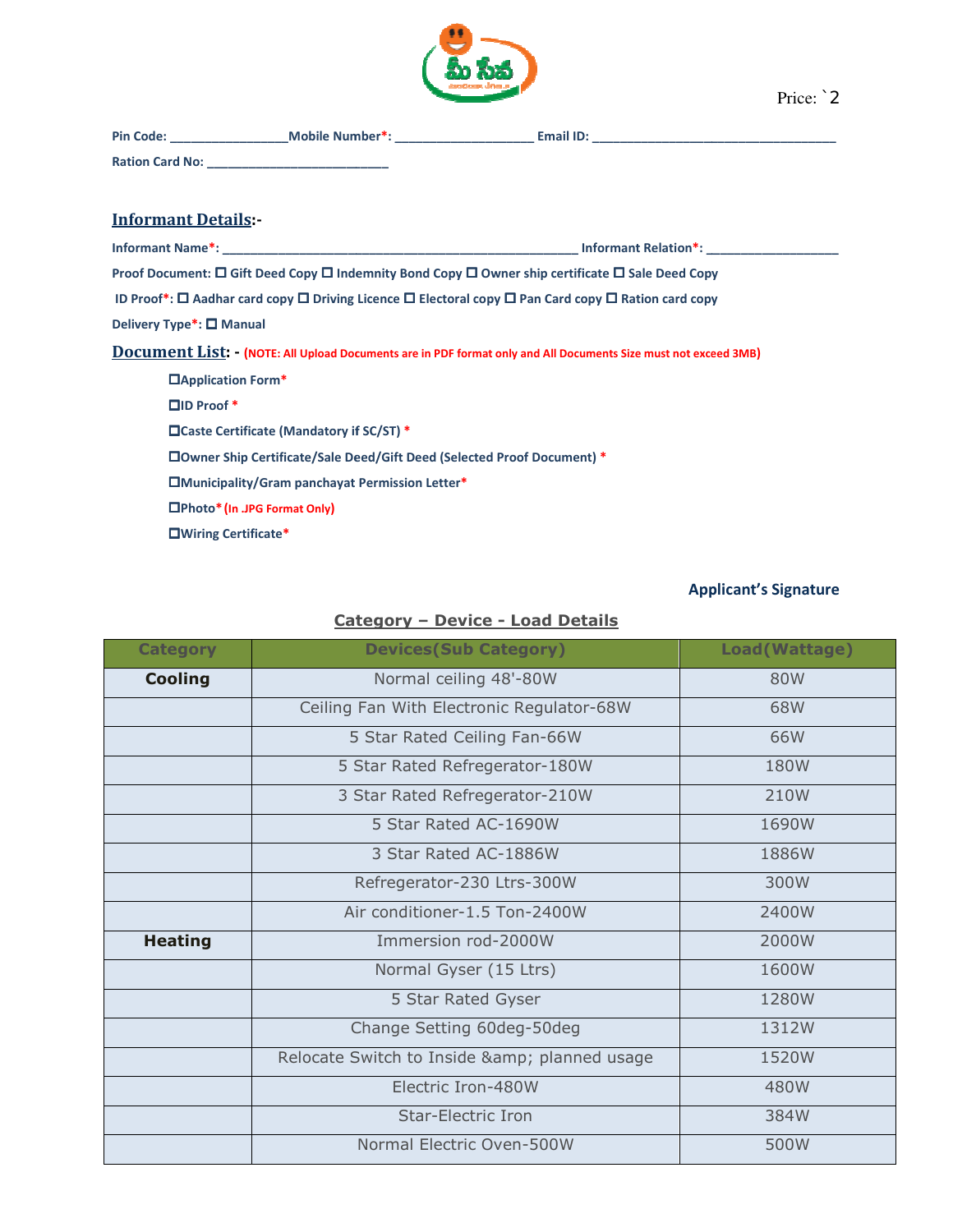

Price: `2

|                      | Micro Oven                                         | 250W       |
|----------------------|----------------------------------------------------|------------|
|                      | Use Flat Bottom Auto turn off oven                 | 450W       |
|                      | <b>Induction Stove</b>                             | 300W       |
|                      | Toaster                                            | 750W       |
|                      | Electric Stove-500W                                | 500W       |
| <b>Entertainment</b> | Television-60W                                     | 60W        |
|                      | TV-Star rated                                      | 42W        |
|                      | Avoid Idle working & use main switch to turn off   | 54W        |
|                      | Radio-14W                                          | 14W        |
|                      | Switch on Idle                                     | 12W        |
|                      | Desktop Computer-250W                              | 250W       |
|                      | Keep it in Sleep mode or shutdown when not in use  | 150W       |
| Lightning            | Filament Bulb-100                                  | 100W       |
|                      | Filament Bulb-60                                   | 60W        |
|                      | Filament Bulb-40                                   | 40W        |
|                      | T12 + Copper Choke-55                              | 55W        |
|                      | T8 Tube light                                      | 36W        |
|                      | T5 Tube light                                      | <b>28W</b> |
|                      | LED Type Tube light                                | 13W        |
|                      | 5 Star Rated Tube light                            | <b>22W</b> |
|                      | <b>Electronic Choke</b>                            | 9W         |
|                      | CFL-5W                                             | 5W         |
|                      | LED Bulb-3W                                        | 3W         |
|                      | T8 Tube Light-36                                   | 36W        |
|                      | Normal Tube -55                                    | 55W        |
|                      | Copper Choke-15                                    | 15W        |
| <b>Other</b>         | Mixer Cum Grinder-200W                             | 200W       |
| <b>Appliances</b>    |                                                    |            |
|                      | <b>Star Rated Mixer Cum Grinder</b>                | 160W       |
|                      | Washing Machine-1500W                              | 1500W      |
|                      | Use Machine to full capacity, avoid waste run, use | 1350W      |
|                      | natural dry                                        |            |
|                      | Pump Motor 1/2 HP-250W                             | 250W       |
|                      | Energy Star labeled Pump set                       | 280W       |
|                      | Use Auto level controller & motor capacitor        | 315W       |